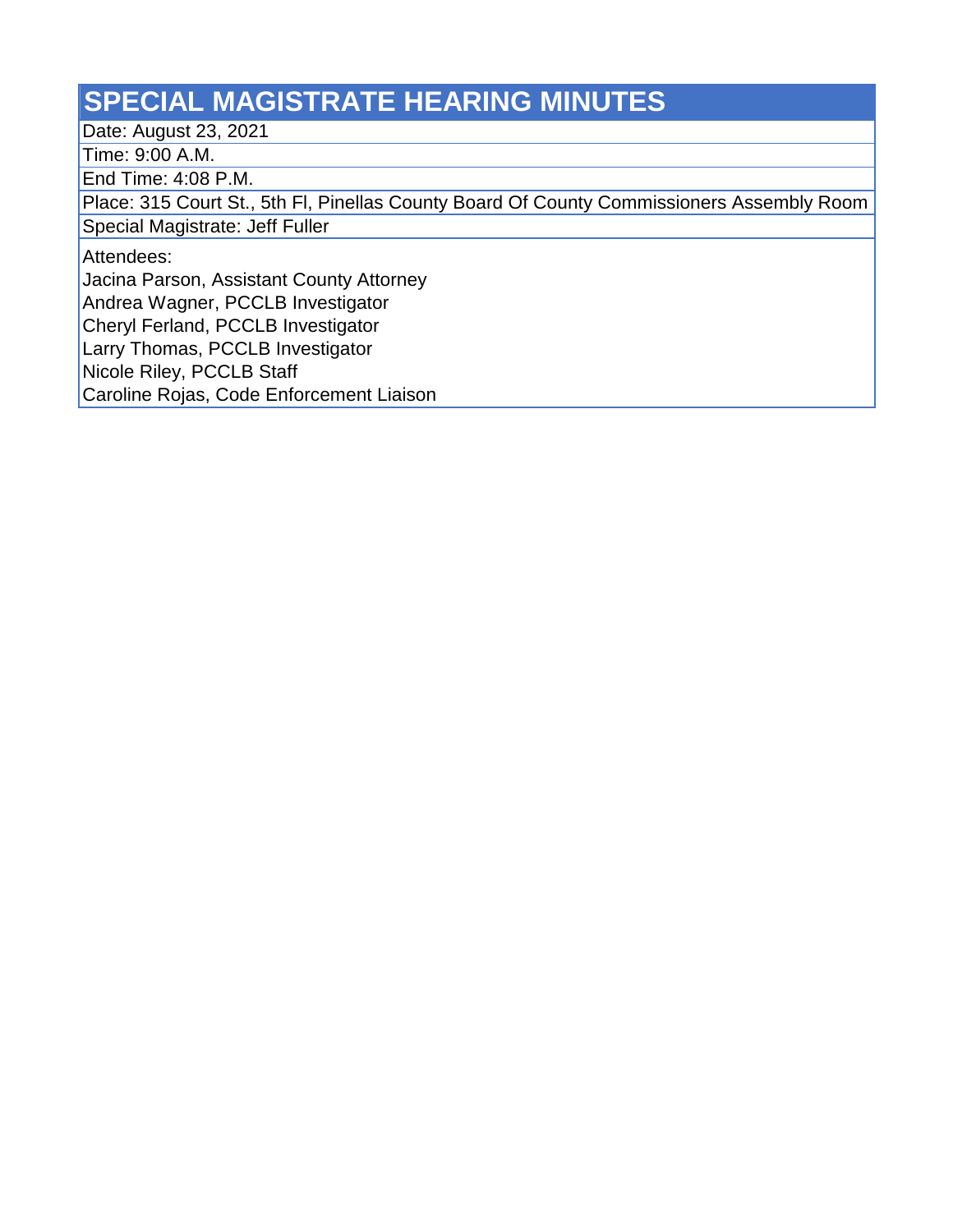| <b>Contested</b><br>Case # | <b>Presented</b><br>by | PCCLB vs.           | <b>Attorney</b> | Witness(es) | <b>Verdict</b>           | Fine     |
|----------------------------|------------------------|---------------------|-----------------|-------------|--------------------------|----------|
| C21-1061                   | $\mathsf{CAF}$         | <b>THERESA BILA</b> |                 |             | CONTINUED                |          |
| C21-2055                   | LT.                    | <b>HUGO RAMOS</b>   |                 |             | <b>NOLLE</b><br>PROSEQUI |          |
| C21-2056                   | LT.                    | <b>HUGO RAMOS</b>   |                 |             | <b>GUILTY</b>            | \$586.73 |
| C21-2057                   | LT.                    | <b>HUGO RAMOS</b>   |                 |             | <b>GUILTY</b>            | \$586.72 |
| C21-2058                   | LT.                    | <b>HUGO RAMOS</b>   |                 |             | <b>DISMISSED</b>         |          |
| C21-453                    | AW                     | CARLOS ARCIA        |                 |             | <b>GUILTY</b>            | \$546.61 |
| C21-454                    | AW                     | CARLOS ARCIA        |                 |             | <b>GUILTY</b>            | \$546.62 |
| C21-455                    | AW                     | CARLOS ARCIA        |                 |             | <b>GUILTY</b>            | \$546.62 |
| C21-481                    | AW                     | KONSTANTINA YIANNOS |                 |             | CONTINUED                |          |
| C21-482                    | AW                     | KONSTANTINA YIANNOS |                 |             | CONTINUED                |          |